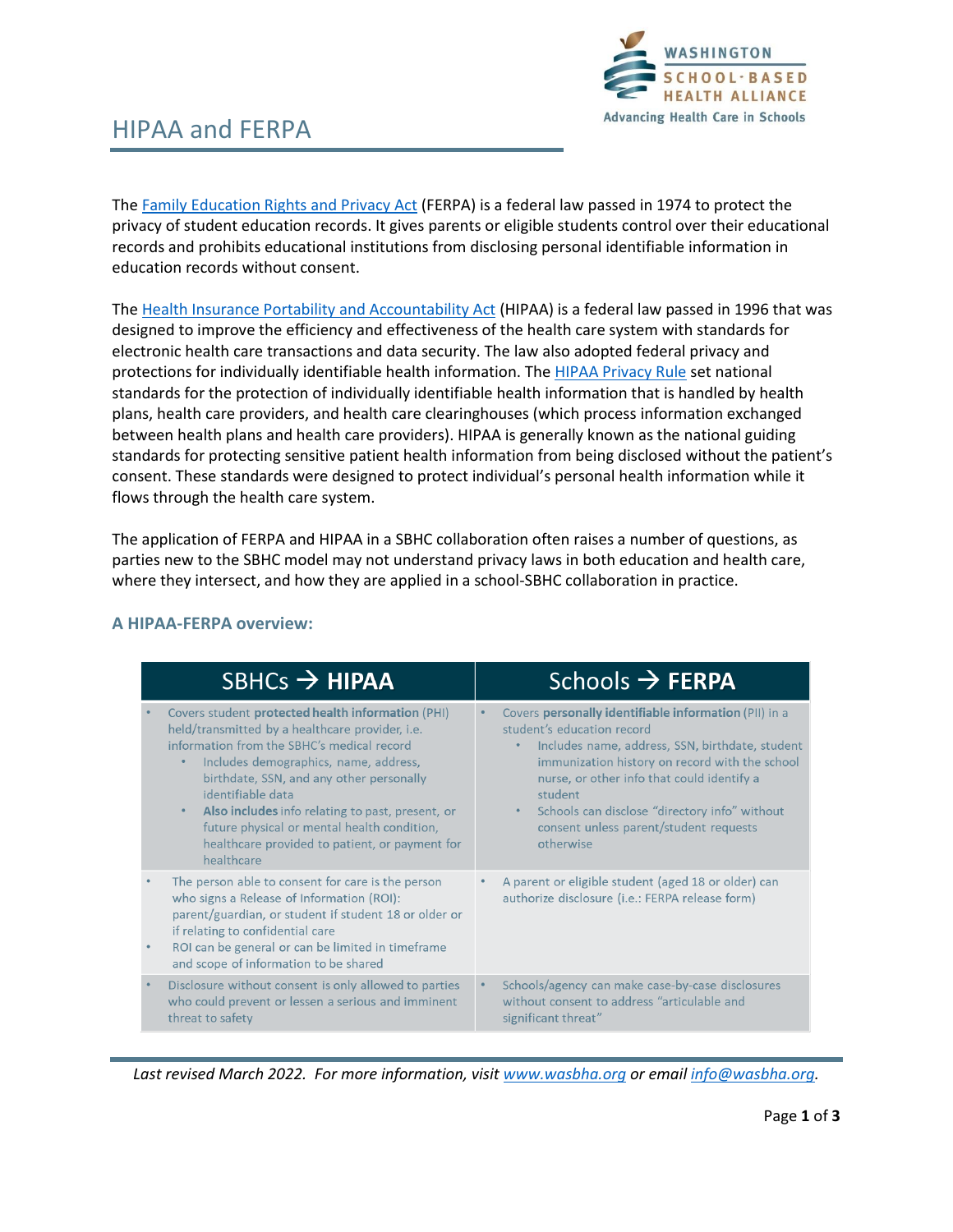

### **Guidance / resources of note at the national level:**

- [Joint Guidance on the Application of the Family Educational Rights and Privacy Act \(FERPA\) And](https://wasbha.org/wp-content/uploads/2020/01/2019-hipaa-ferpa-joint-guidance.pdf)  [the Health Insurance Portability and Accountability Act of 1996 \(HIPAA\) To Student Health](https://wasbha.org/wp-content/uploads/2020/01/2019-hipaa-ferpa-joint-guidance.pdf)  [Records \(updated December 2019\)](https://wasbha.org/wp-content/uploads/2020/01/2019-hipaa-ferpa-joint-guidance.pdf)
- [Centers for Disease Control and Prevention \(CDC\) HIPAA-FERPA Infographic](https://www.cdc.gov/phlp/docs/hipaa-ferpa-infographic-508.pdf)

#### **How are HIPAA and FERPA applied in a SBHC collaboration?**

| <b>Institutional level</b>       | <b>Individual Student Level</b>    |
|----------------------------------|------------------------------------|
| Memoranda of Understanding (MOU) | <b>FERPA consent</b>               |
| Data-sharing agreements (DSA)    | HIPAA Release of Information (ROI) |
| Operationalizing in practice     |                                    |

**Institutional Level.** The parameters for sharing information between schools and SBHCs in compliance with HIPAA and FERPA are laid out at the institutional level in, for example, memoranda of understanding (MOU) and sometimes in additional data-sharing agreements, as noted in the Agreements document on th[e Planning, Operating and Sustaining a SBHC](https://wasbha.org/planning-operating-and-sustaining-a-sbhc/) page on the WA SBHA website.

Memorandum of Understanding (MOU). Specific to data-sharing and compliance with HIPAA-FERPA, the MOU can clarify:

- Protected health information under HIPAA, includin[g minor consent law in Washington](https://www.washingtonlawhelp.org/files/C9D2EA3F-0350-D9AF-ACAE-BF37E9BC9FFA/attachments/C05026F6-61F0-4684-A93A-1D8206789944/5934en_when-can-a-minor-access-health-care-without-parental-consent.pdf)
- Protected education information under FERPA, including parental access to FERPA records until student is 18
- HIPAA and FERPA releases of information required to share information between parties
- Maintenance of confidentiality of shared information

Data-sharing agreements may have the goals of, for example:

- Preserving the anonymity of student identities, including assurance that identifiable student data is not released to third parties
- Enhancing the ability of the school district and SBHC to improve academic achievement for students by allowing access to individual student records consistent with the requirements of FERPA
- Accurately measuring the district and SBHC's progress toward improving student outcomes and indicators, and meeting set targets and other goals

*Last revised March 2022. For more information, visit [www.wasbha.org](http://www.wasbha.org/) or email [info@wasbha.org.](mailto:info@wasbha.org)*